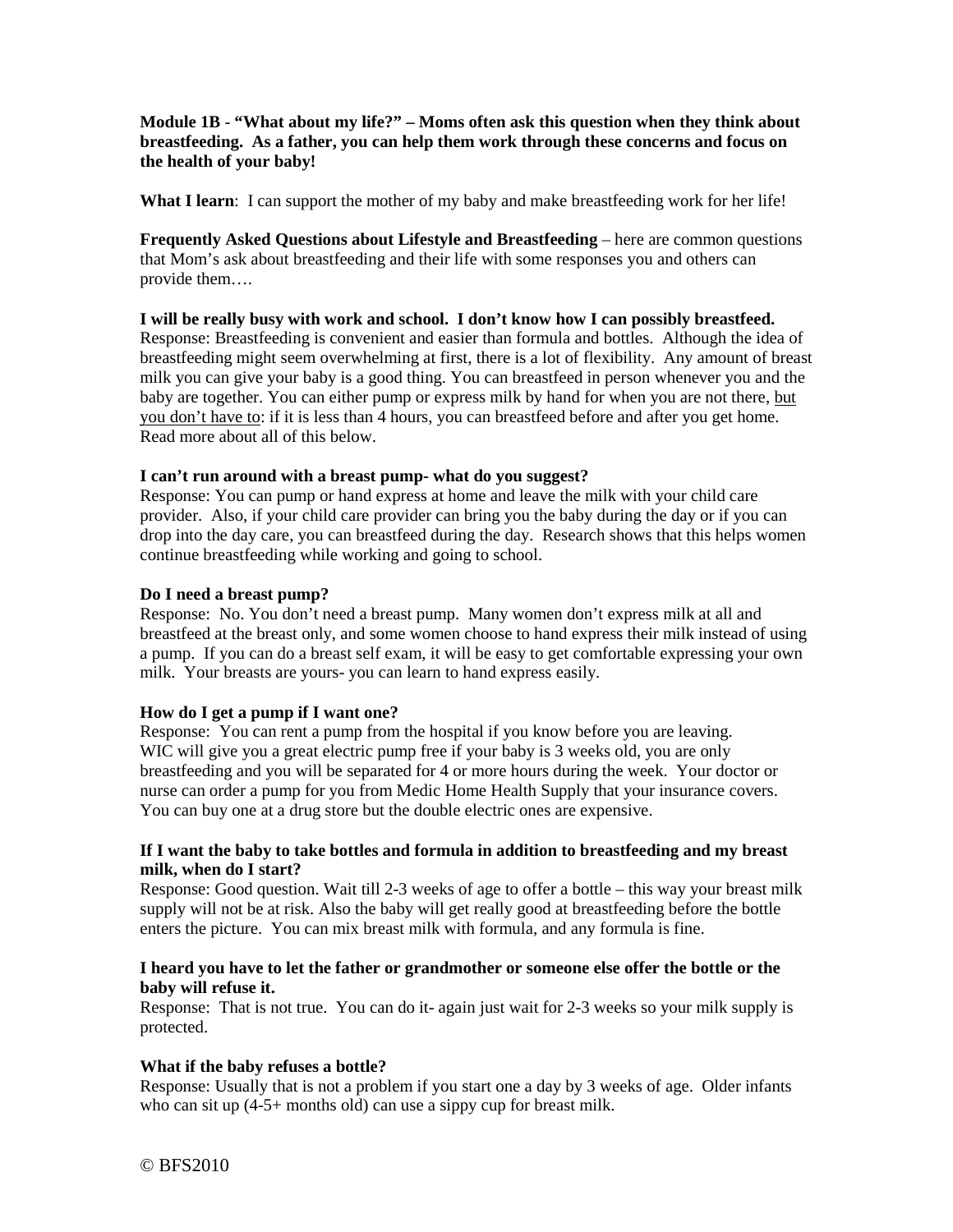#### **Don't breastfeeding babies get up a lot more often in the night? I need sleep!**

Response: Breastfeeding babies don't get up more at night than formula babies, it's just easier to feed them. Someone can bring you the baby, and there are no bottles or mixing or heatingeverything is ready to go when you are breastfeeding. We recommend safe sleeping- baby on his or her back in a safe place- you can use a bassinette or your Pac N Play or a dresser drawer placed right next to your bed- just reach over and breastfeed and put the baby back.

### **Won't I miss out on the WIC benefits if I breastfeed?**

Response: Not true. You will get an expanded breastfeeding mother food packet from WIC for yourself since you are making the milk for the baby. And WIC can give free pumps to moms who breastfeed only, baby is 3 weeks old, and mom and baby may be apart 4 hours a day for work or school.

# **Why do you say breastfeeding is cheaper than formula when I get formula free from WIC?**

Response: WIC only gives you a certain amount of formula each month- it is not meant to be all the formula the baby needs! As the baby grows you may need to buy formula, because you will need more than you are given. Formula is expensive. Breast milk is free.

#### **If I breastfeed does this mean I can't ever go out drinking?**

Response: You can have a night out. But you should not feed the baby when you are drunk or buzzed, and we don't want to encourage you to drink daily. You can pump before having a drink or two and give that milk to the baby till your buzz is gone. If you are buzzed (or drunk) MAKE SURE YOU HAVE SOMEONE TO CARE FOR THE BABY- the milk is not the biggest worry.

#### **What about the medicines I take for my blood pressure (or for depression)?**

Response: Not all medicines are OK for breastfeeding, but there is at least one or more that are fine with breastfeeding for any health condition. Ask your doctor to check on the internet for "ToxNet" and Lactmed (National Library of Medicine site) or Thomas Hale's site.

#### **The baby's father does not want me to breastfeed because it will mess up our relationship.**

Response: Stop right there. Why wouldn't he want his baby to be smarter, faster and bigger than every other baby? Does he know that Michael Jordan was breastfed? And not for a short time either!

#### **How can you say breastfeeding is easy when the first 2 weeks are so hard?**

Response: Once you get through the first few days to weeks, breastfeeding is so easy it's crazy. No bottles, no formula cans, no latex nipples, less to carry, nothing to buy.

#### **The baby's father feels he will be left out if I breastfeed- what can he do?**

Response: Lots. And not just diaper changing. He can bathe the baby, hold the baby skin-to-skin on his chest, carry the baby around and talk to the baby. He can bring the baby to you to breastfeed, position and help with breastfeeding, and burp the baby between breasts. No father is left out – breastfeeding increases the closeness of the family.

#### **Doesn't breastfeeding tie you down?**

Response: No, the baby ties you down.

#### **Will breastfeeding make me tired?**

Response: Honestly yes you will be tired. But the hormones of breastfeeding give you good feelings and bonding and closeness that you miss with formula feeding. Sleep when the baby sleeps if you can. Get help with your other kids and cooking if possible.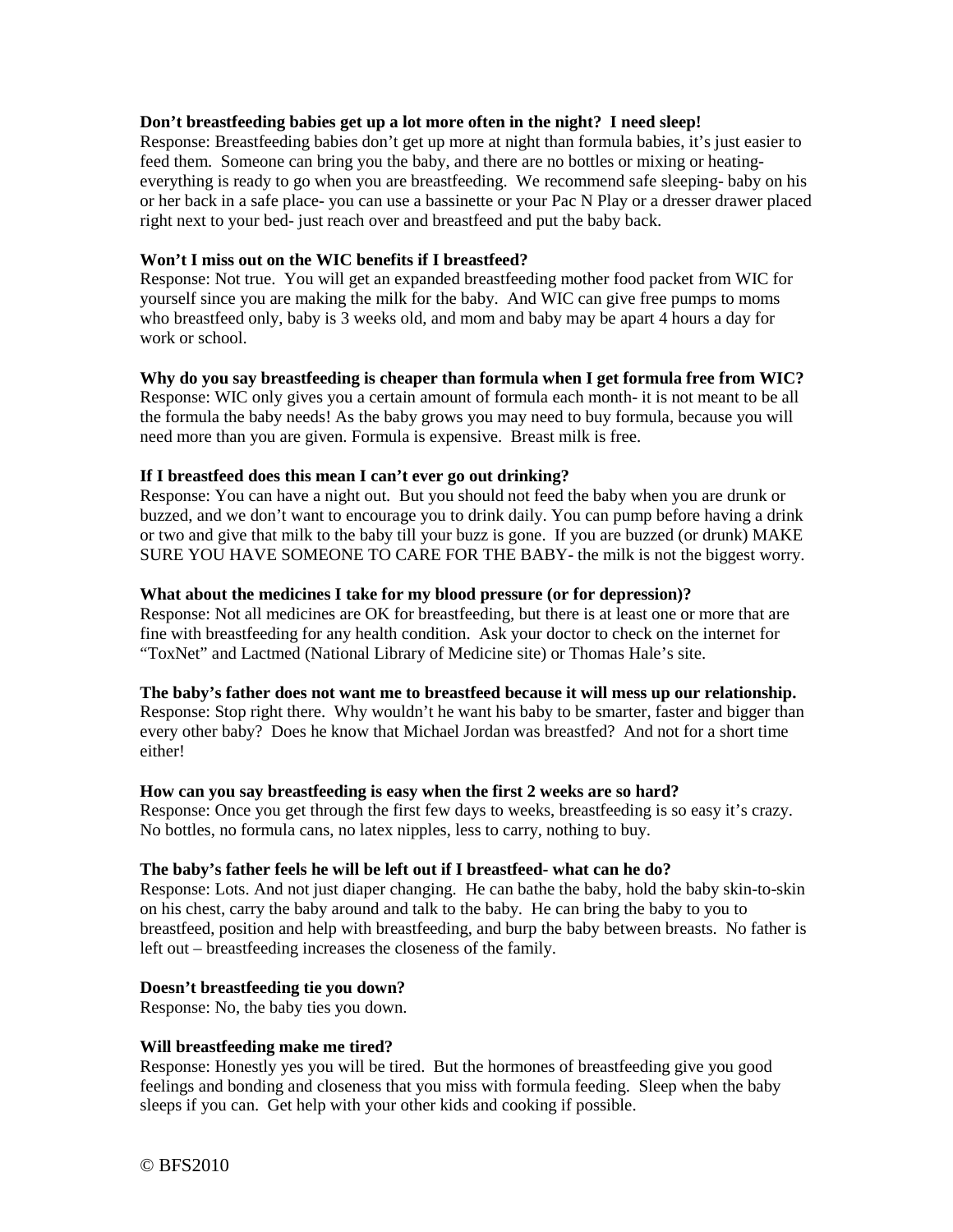# **Breastfeeding checklist when baby is 3 to 4 days old**

- 1. Does your baby breastfeed every 2-3 hours, or have at least 8 feeds in 24 hours? YES NO
- 2. Are the feeds at least 10 minutes long? YES NO
- 3. Do you see or hear the baby swallowing? YES NO
- 4. Does the baby seem full and satisfied after the feeding? YES NO
- 5. Do the mother's breasts feel less full after the feeding? YES NO
- 6. Does your baby have at least 4-6 urine (pee) diapers each day? YES NO
- 7. Does your baby have at least 3-5 soft stools (bm's) each day? YES NO

**IF any NO**, call for help below:

You can call these numbers yourself! (Cuyahoga County Resources below)

**Breastfeeding Questions 9am-5pm** – MomsFirst Certified Lactation Counselor – 216-645-1593 (can text) OR WIC lactation consultant at Metro: 216-778-4932 or 216-401-2767 Huron Road: 216-761-7901 (ask for lactation) Metrohealth Medical Center: 216-778-3337 University Hospitals: 216-595-5354 Fairview Hospital: 216-476-7222 Hillcrest Hospital: 440-312-5332 Marymount Hospital: 216-584-4354 Lakewood Hospital: 216-529-7596 WIC warm line: 216-957-9435 **Breastfeeding Questions after hours or after 5 pm:** call the nurse at**: 216-844-MILK**

**Breastfeeding Pumps:** Encourage the mother of your baby to ask the MomsFirst Lactation Counselor or her MomsFirst Community Health Worker for help getting a breast pump. Medic Home Health Care (701 Beta Drive, Cleve, 44143): 440-449-7727 (fax 440-449-7725) Edgepark (www.edgepark.com): 1-800-321-0591 (fax 330-963-6172) Walgreens (6605 Mayfield Rd, Mayfield Hts 44605): 440-605-1956 If the mother is a WIC participant, pumps are available at no cost if your baby is 3 weeks old, exclusively breastfeeding, and the mother is returning to work or school (part-time or full-time). Contact the WIC office!

# **Helpful breastfeeding websites:**

www.lowmilksupply.org; www.breastfeeding.com; www.drjacknewman.com